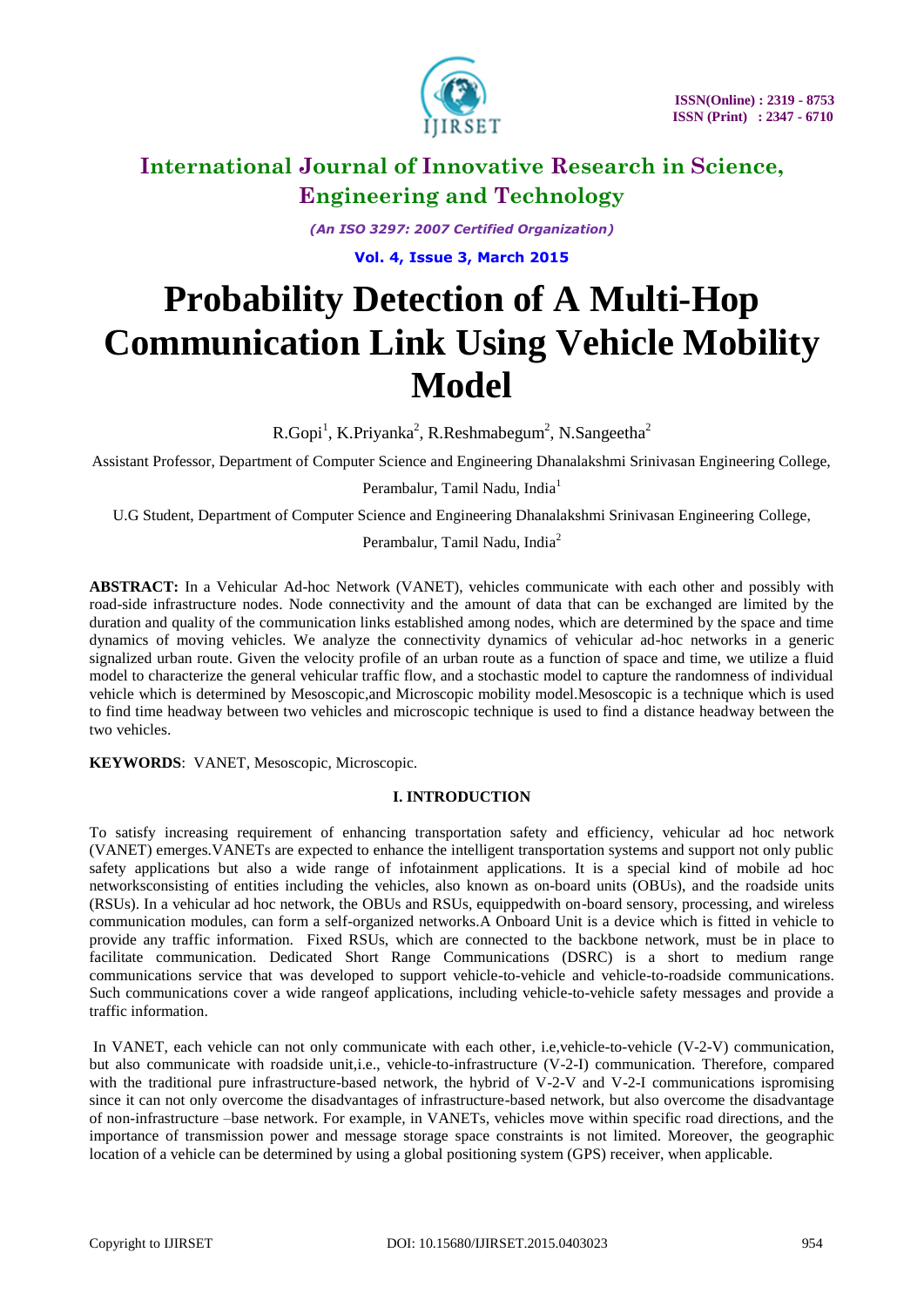

*(An ISO 3297: 2007 Certified Organization)*

#### **Vol. 4, Issue 3, March 2015**

#### **II.RELATED WORK**

Traffic incidents and road conditions impact the safety of drivers, passengers, and vehicles. It is desired to disseminate such road related information to using a multi-hop wireless broadcast network to ensure the safety of the vehicles. This can alleviate traffic congestion, speed up medical rescue and provide real-time data acquisition for law enforcement and insurance purposes and also for weather forecasting.

The automotive information providing system to vehicles can be done by some steps like,

1.A method for broadcasting witness information related to a vehicular environment using a multi-hop broadcast network of nodes which include a source and a set of relay nodes with transceiver and processor vehicles which is equipped with sensing,broadcasting,receiving and rebroadcasting.

2.The Accident information system providing for an automotive vehicle comprising vehicle position and direction, accident data storing and extracting, drive condition detecting, accident occurrence, alarming.

3.. The accident information providing system of step 2, which comprises detecting vehicle speed; and a radar unit for detecting a distance between the vehicle and another vehicle, said accident occurrence discriminating the possibility of occurrence of a collision accident when the detected distance between the two vehicles is less than a predetermined value according to the vehicle speed detected by speed detecting.

4.The accident information providing system of step 2, which further comprises a wiper switch for detecting rainy weather, said accident occurrence discriminating , when a current driving condition either one of exceeds or is less than a predetermined value of a like driving condition, and by using a predetermined value wiper switch detects rainy weather.

5.A method of providing accident information to a driver, comprising the steps of:

(a) calculating current vehicle position and current vehicle travel route on the basis of map data and travel position and direction sensor outputs by mesoscopic, microscopic mobility model.

**Mesoscopic model:** Time headway, which is the elapsed time of the passage of identical points on two consecutive vehicles. In this concept, VANET uses as car a mobile node to communicate with each other. We find the time headway between the two nodes. There are three flow conditions: uncongested flow, congested flow and Near-capacity flow. The uncongested flow condition defines low vehicles density. This defines there is no traffic between vehicles and exponential probability distribution is used. The congested flow condition defines high vehicles density. This defines there is many traffic between vehicles and Gaussian distribution is used. The near-capacity flow condition defines intermediate vehicles density. This defines there is medium traffic between vehicles and Pearson distribution is used. By finding this flow densities i.e., ranges we will estimate the link and improve link life time between the nodes.

$$
f_{X_i}(x) = \frac{1}{\mu} \mathbf{e}^{-\frac{x}{\mu}}, \qquad x \ge 0
$$

**Microscopic model:** Distance headway transition probability on its current state, we compute the transition probability matrix. In this concept, VANET uses as car a mobile node to communicate with each other. We find the distance headway between the two nodes. There are various driving behavior, Freedriving,Followingdriving,Approaching driving and breaking driving. In this, wiedemann technique is used to describe the behavior of individual vehicles according to their interactins with neighboring vehicles,their desired relative speeds, their relative positions, and some driver-dependent behaviors. Based on the driver behavior,we will improve link life time.

$$
p_j = p \bigg( 1 - \beta \left( 1 - \frac{xj}{x_{max}} \right) \bigg)
$$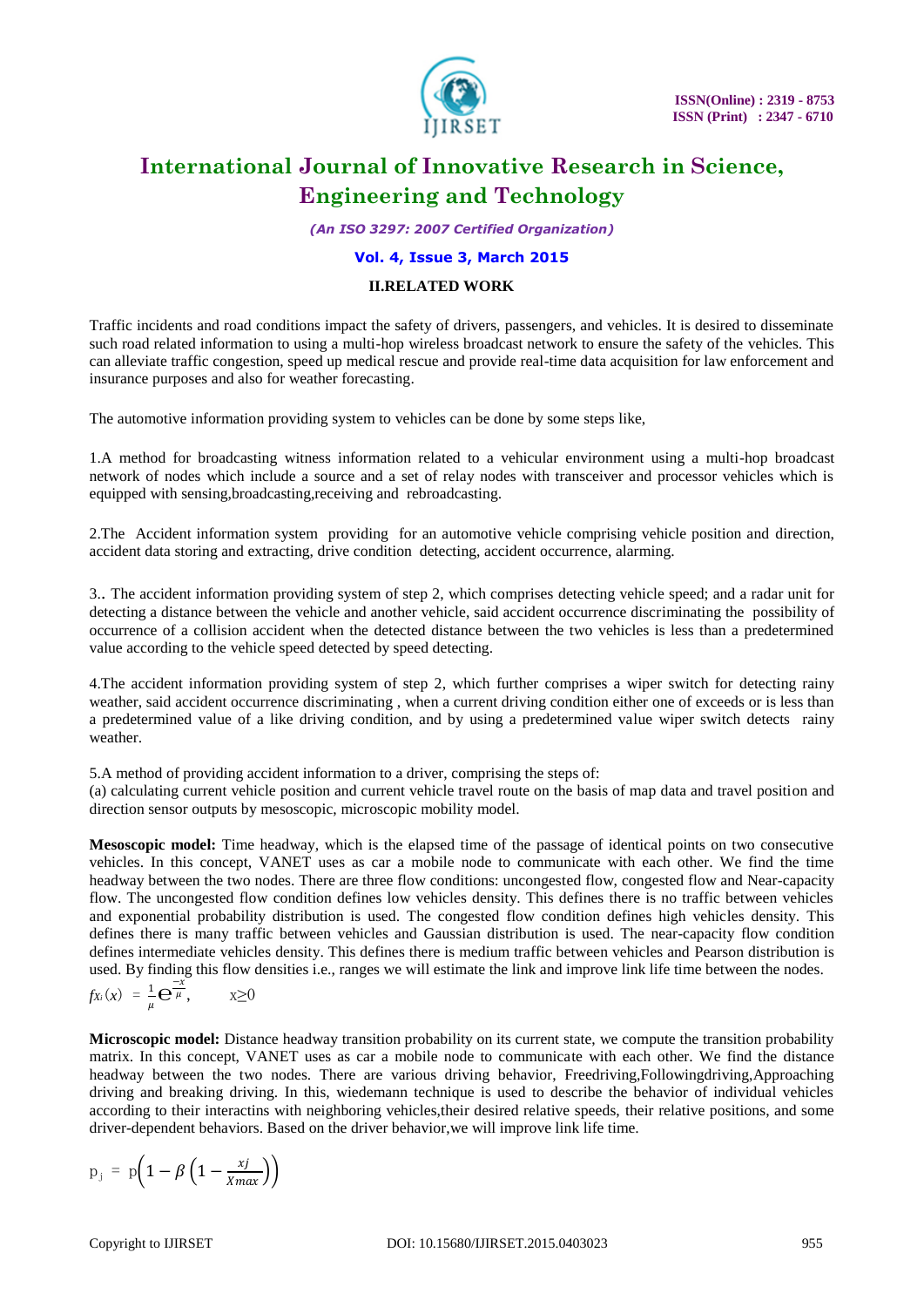

*(An ISO 3297: 2007 Certified Organization)*

### **Vol. 4, Issue 3, March 2015**

(b) Estimating vehicle travel direction;

(c) Referring to accident data related to the estimated vehicle travel direction to check whether a frequent accident occurrence point exists ahead of the current vehicle position;

(d) if the frequent accident occurrence point exists, referring to the accident data to check a type of past accident which occurs at the frequent accident occurrence point;

(e) Detecting vehicle driving conditions;

(f) Checking whether the detected vehicle driving conditions are dangerous by comparing the detected conditions with the checked type of past accident; and

(g) if the detected conditions are dangerous, outputting an accident alarm.

6. The method of providing accident information of step 5, wherein:

(a) if the checked type of past accident is a right/left accident in step (d) of step 5, detecting whether a flasher lamp is turned on;

(b) if the flasher lamp is turned on, checking whether the turned-on flasher lamp direction matches a turn-accident direction of the checked type of past accident; and

(c) if the turned-on flasher lamp direction matches the turn-accident direction, outputting a turn-accident alarm.

### III. **PROPOSED METHODOLOGY AND DISCUSSIONS**

Information related to a vehicular environment is disseminated in a multi-hop broadcast network of nodes. An event is sensed at a location by a source node. In response, zones are associated with respect to the location of the source node. An alert message is broadcast, received, and then rebroadcast by other vehicles according to the locations of the vehicles in the zones. The nodes can also disseminate witness information.

Its major contributions accident information system Convey the alert message or call to police station, ambulances when accident is occured.This system can also intimate about the live formations of weather forecasting.

### **IV.SYSTEM ARCHITECTURE**

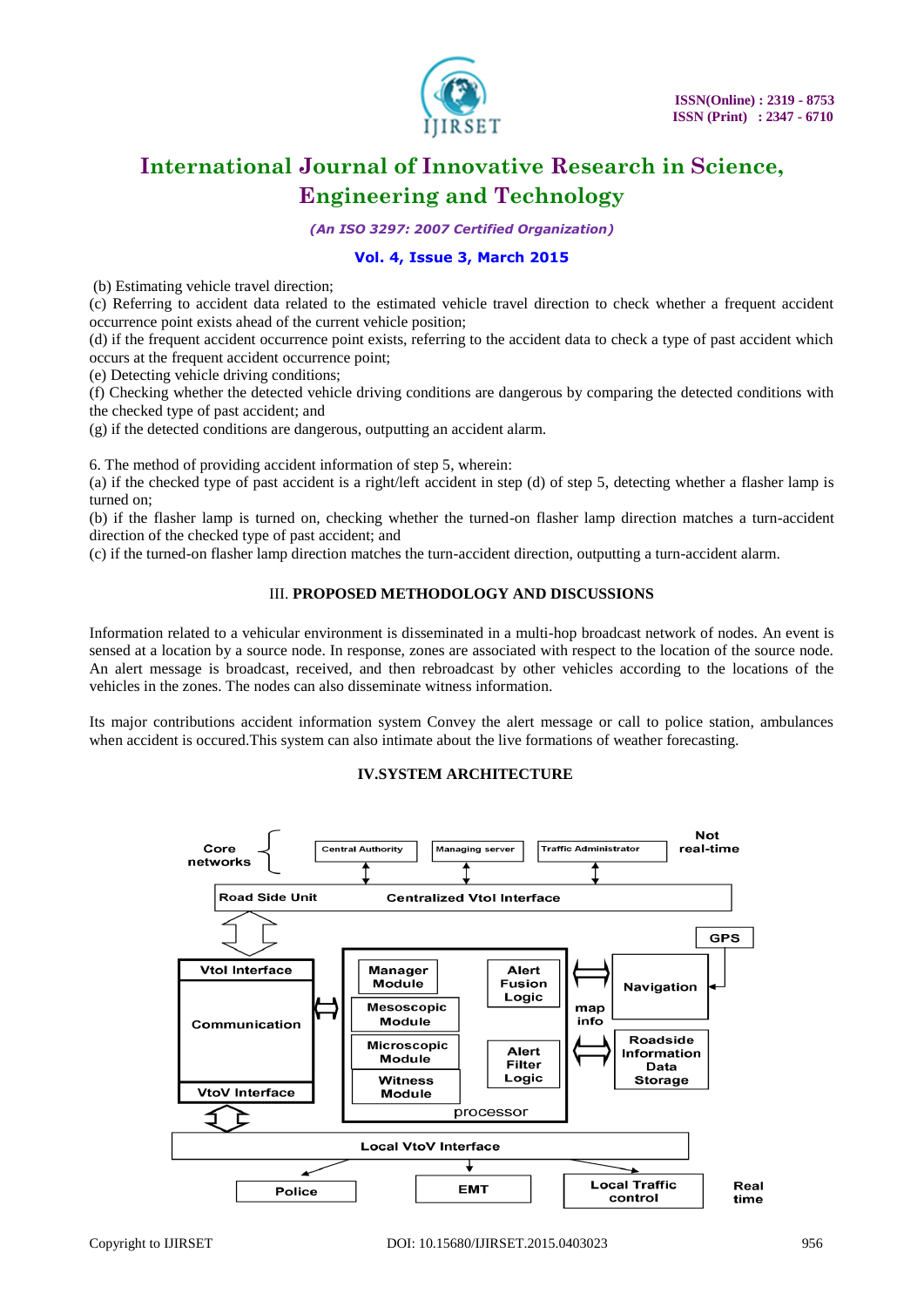

*(An ISO 3297: 2007 Certified Organization)*

**Vol. 4, Issue 3, March 2015**

### **V.EXPERIMENTAL RESULTS**



**(a)**



figure shows the automotive accident information system which can be broadcasted using multi-hop .network and fig (a) represents the overall information system of an automotive vehicle which provides the accident information and witness information about the weather. The blue line represents the rainy detected zone which intimated to all cars.

Fig(b) and (c) represents the multi-hop broadcast network and the inter-vehicle distance can be calculated.

Fig(d) represents the car equipped with VANET device.